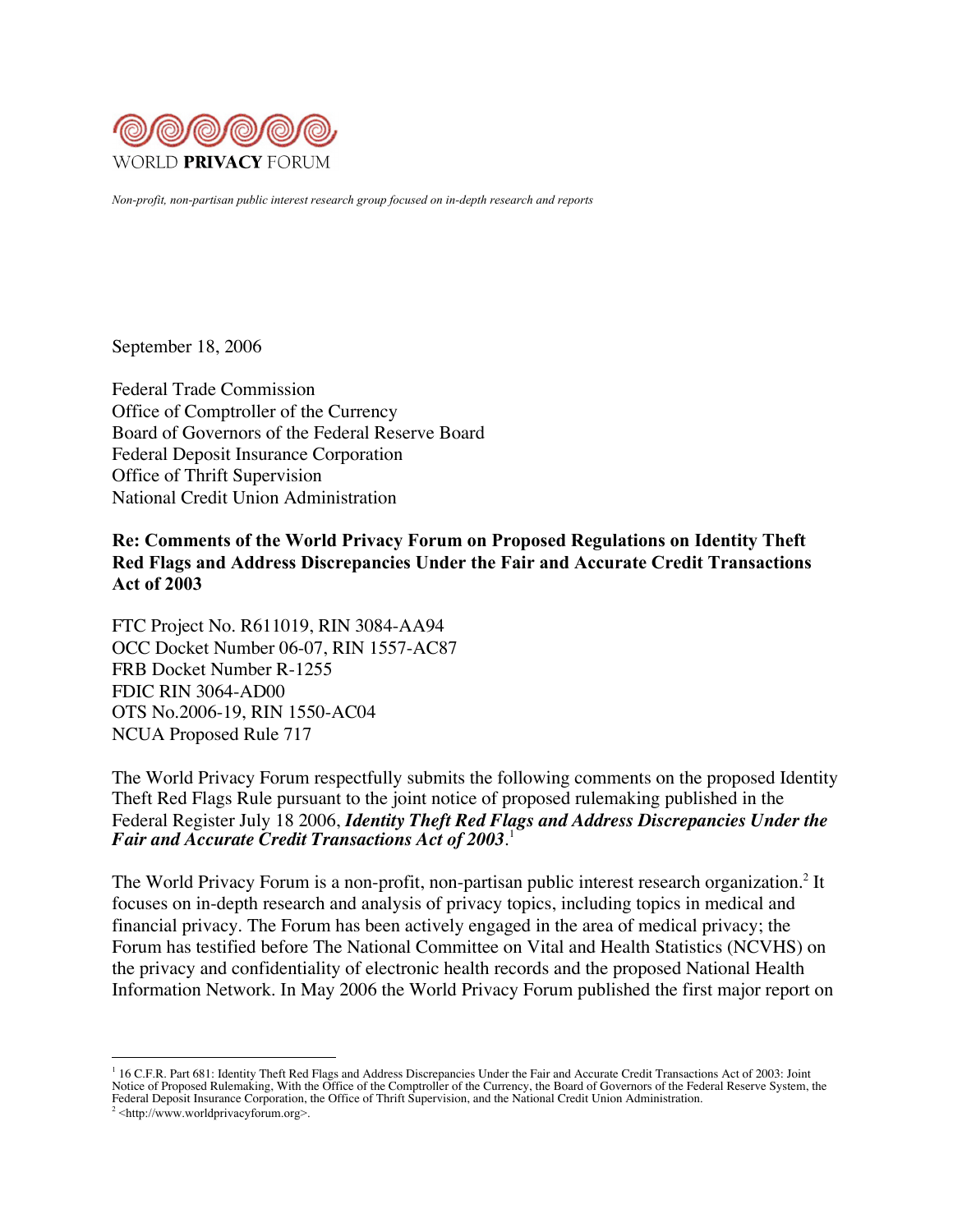medical identity theft.<sup>3</sup> In 2005, the Forum published two reports focused on issues relating to AnnualCreditReport.com.4

#### Summary of Comments:

- Medical identity theft is not adequately recognized in the proposed rule, in fact, it is not recognized at all despite its substantial contribution to problems stemming from identity theft.
- Medical identity theft is not adequately recognized by the health care industry, by federal agencies, or by state agencies. This lack of attention, if continued, could serve to allow the crime to increase and cause pubic health, safety, and financial issues as well as increased financial sector risks.
- The draft Red Flag rule does not identify health care providers as creditors and as users of consumer reports; this needs to be addressed.
- Red Flag principles must apply to those who maintain medical records, however this has not been made explicitly clear in the proposed Red Flag rule.
- The draft rule needs to be specifically integrated with the health privacy rule for enforcement and other purposes.
- There is a need for specific health care-context examples in Appendix A of the draft rule.

## I. Medical Identity Theft is not Adequately Recognized by the Health Care Industry or Federal and State Agencies

Medical identity theft is a significant problem and one that is not adequately recognized by the health care industry or by federal and state agencies that have responsibilities for identify theft matters. Medical identity theft is a crime that can cause great harm to its victims. Despite the profound risk it carries, it is the least studied and most poorly documented of the cluster of identity theft crimes.<sup>5</sup> It is also the most difficult to fix after the fact, because victims have limited rights and recourses. Medical identity theft typically leaves a trail of falsified information in medical records that can plague victims' medical and financial lives for years.

Medical identity theft is both an information crime and a health crime. In this crime, a victim's medical identity is stolen or appropriated in some way. Victims' financial life may be impacted, and there may be other complicating factors. Medical identity theft occurs when someone uses a person's name and sometimes other parts of their identity – such as a Social Security Number- without the victim's knowledge or consent to obtain medical services or goods, or when someone uses an individual's identity to obtain money by falsifying claims for medical services and falsifying medical records to support those claims.

<http://www.worldprivacyforum.org/pdf/wpf\_calldontclick\_study\_2005.pdf>.

 <sup>3</sup> <sup>3</sup> Pam Dixon, Robert Gellman, *Medical Identity Theft: The Information Crime that Can Kill You,* World Privacy Forum, May 3, 2006. < http://www.worldprivacyforum.org/pdf/wpf\_medicalidtheft2006.pdf>.

<sup>&</sup>lt;sup>4</sup> Pam Dixon, *Call Don't Click Update: Still be smart about ordering Federally mandated free credit reports, World Privacy Forum, July 14* 2005. < http://www.worldprivacyforum.org/pdf/wpfcalldontclickpt2\_7142005.pdf> and *Call Don't Click: Why it's smarter to order federally* mandated free credit reports via telephone, not the Internet, World Privacy Forum, February 25, 2005.

 $<sup>5</sup>$  For a description of identity theft crimes and statistics about the incidence of these crimes, see Federal Trade Commission, Identity Theft Survey</sup> Report (Sept. 2003). The complete report is available at: <http://www.consumer.gov/idtheft/pdf/synovatereport.pdf>.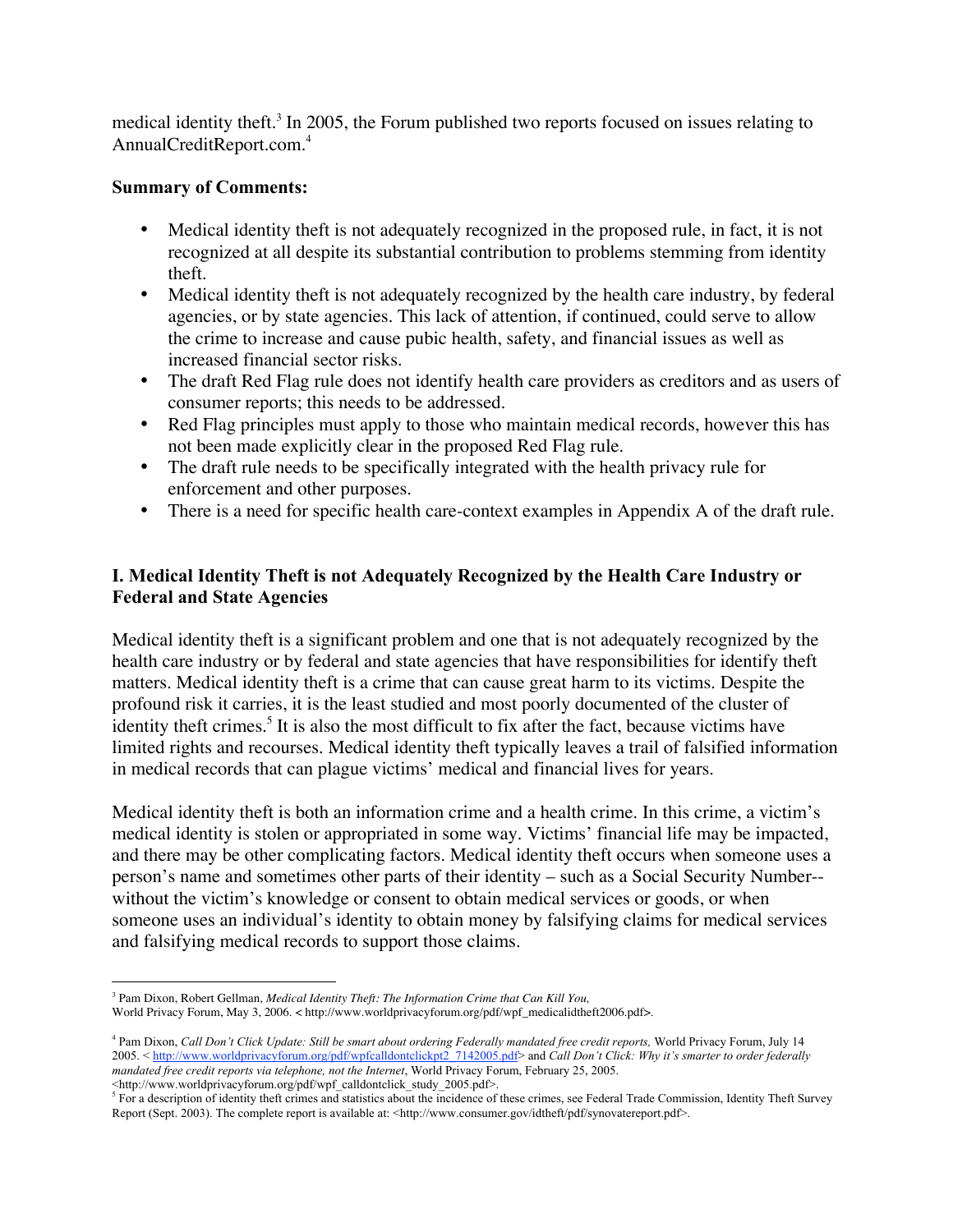Medical identity theft frequently results in erroneous entries being put into existing medical records, and can involve the creation of fictitious medical records in the victim's name. Victims of medical identity theft may also experience the now-familiar consequences of financially oriented forms of identity theft.

Research shows that victims of medical identity theft may receive the wrong medical treatment, find their health insurance exhausted, and could become uninsurable for both life and health insurance coverage. They may fail physical exams for employment due to the presence of diseases in their health record that do not belong to them, and they may experience loss of credit or bankruptcy. They may receive dunning notices for treatment they never received, and may not be able to clear their names due to poor understanding and knowledge of this crime. Unambiguous evidence exists that this crime is being committed, and that these harms are already occurring.<sup>6</sup>

Today, victims of medical identity theft are falling through several existing gaps in consumer and medical arenas. The medical world seldom focuses on financial identity theft, with few knowing the complexities of how to help victims with error reporting problems and so on. Financial identity theft experts are seldom experts in the federal health privacy rule known as  $HIPAA<sup>7</sup>$  or in the complexities of the medical care treatment and payment systems. The Federal Trade Commission (FTC), which has studied financial identity theft, is not responsible for addressing medical issues. That falls to the Department of Health and Human Services, which has not published focused studies or guidance about medical identity theft in particular. The HHS Office of Inspector General investigates cases of generalized health care fraud and abuse, which may only touch the issue tangentially.

These gaps, which to date have been inadvertent and unintentional, must be closed. Close attention must be paid to the problem of medical identity theft and its victims by Federal and State governments, by the financial sector and by the health care sector, among other stakeholders. A pathway of clear, meaningful and effective recourse, and prevention and detection techniques will include appropriate inclusion of medical identity theft as a Red Flag issue.

Medical identity theft is not as well known as financial identity theft yet. But the lack of knowledge about this issue does not diminish its importance, nor does it diminish the need for specific Red Flag rules specifically addressing medical identity theft.

 <sup>6</sup> See World Privacy Forum Medical Identity Theft 2006 report pages 6-8; 19-30. See also: United States v. Skodnek, 933 F. Supp. 1108, 1996 U.S. Dist. LEXIS 9788 (D. D. Mass. 1996). See also Comment of L. Weaver in Federal Trade Commission, Identity Theft Victim Assistance Workshop, (Aug. 18, 2000),<http://www.ftc.gov/bcp/workshops/idtheft/comments/weaverlind.htm>. See also Office of Inspector General, Health and Human Service, Criminal Actions (Sept. 2005), <http://oig.hhs.gov/fraud/enforcement/criminal/05/0905.html>.

 $<sup>7</sup>$  The Federal health privacy rule was issued by the Department of Health and Human Service under authority granted by the Health Insurance</sup> Portability and Accountability Act of 1996. The privacy rules were first issued in 2000 and became effective in 2003. There are also HIPAA rules for security. More information and copies of all the HHS rules and publications can be found at the website of the Office of Civil Rights, which is the HHS agency responsible for enforcement of the HIPAA privacy rule. <http://www.hhs.gov/ocr/hipaa/>.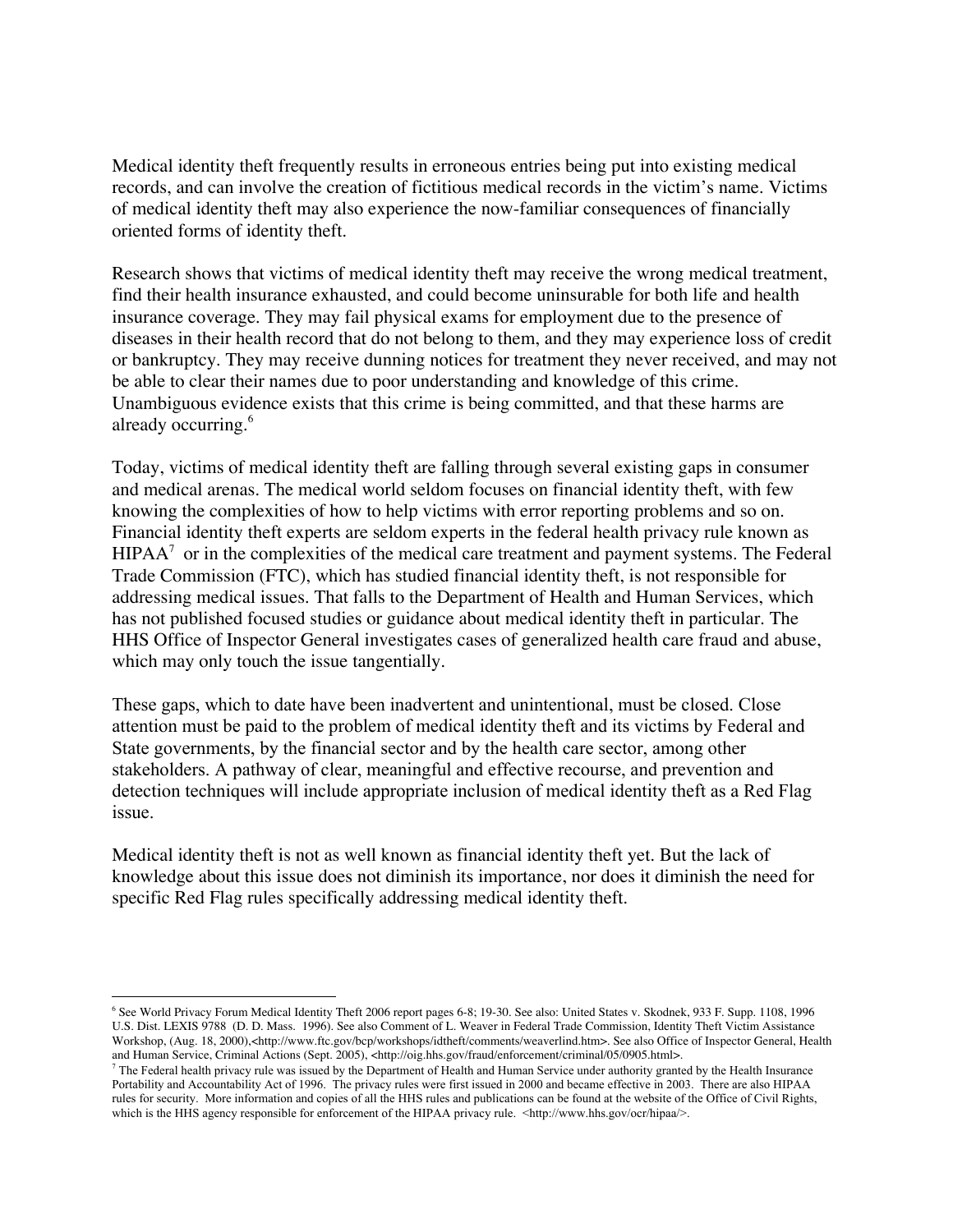### II. The Draft Rule Does Not Identify Health Care Providers and Creditors and Users of Consumer Reports

It is understandable that the proposed Red Flag rule focuses largely (albeit not exclusively) on financial institutions. However, the problem of identity theft involves institutions that are not part of the financial services industry. Doctors, hospitals, and other health care providers may be both *creditors* and *users of consumer reports* under FACTA. The extent to which all health care providers are aware of their status and obligations as creditors and users of consumer reports is debatable,<sup>8</sup> but it is certainly fair to suggest that awareness is not as high as it is among financial institutions.

To give one example, there is a pattern in medical identity theft crimes where perpetrators change the billing address and the phone numbers on the medical charts of victims. The victim of the crime often only learns of the problem after a bill has gone to collection and a skip trace has been performed. At that point, victims typically receive angry letters from hospitals and other health care providers asking for immediate payment for services rendered in their name. While the health care providers should realize that there may be an identity theft problem, this does not always occur.<sup>9</sup>

This lack of awareness may be a contributor, at least to some extent, to the growing incidence of medical identity theft.

The failure of the draft rule to expressly identify health care providers as both creditors and users of consumer reports exacerbates the lack of policy and practical attention to medical identity theft. It is notable that the words *hospital*, *doctor*, and *medical* do not appear in the draft rule. In other words, the draft rule does nothing to flag its applicability to the health care community or to suggest to health care providers that the rule can apply to them. Even lawyers reading the rule may not easily reach the conclusion that health care providers can be covered.

The failure to mention the rule's applicability to health care overlooks the volume and importance of medical identity theft as a significant subset of identity theft. The World Privacy Forum believes strongly that the issue of medical identity theft needs more policy attention, industry response, and public awareness. Language should be added to the final rule to highlight

 $\overline{a}$ <sup>8</sup> That health care providers are creditors and users of consumer reports is not in question. It is a common practice for providers to ask how a bill will be paid, especially if there is no insurance. For services like Lasik eye surgery, providing credit is included in some advertisements, so it is therefore integral to the activity, and patients must meet credit checks. (See for example,

<sup>&</sup>lt;http://lasikvision.imswebmktg.com/lasikvision/unique/88011.php?GCID=S15543x031&KEYWORD=lasik%2Blaser%2Beye%2Bsurgery>. The Lasik Vision Institute included offers of credit for "No Money Down, No Interest until 2008, at 22.98 APR for the surgery. Last visited at September 18, 2006. Many more examples of offers of credit combined with Lasik and other procedures exist.)

<sup>&</sup>lt;sup>9</sup> One specific example of this (among many potential examples) occurred in Birmingham, Alabama. An acquaintance of the victim stole his expired temporary drivers' license and used it to receive emergency medical treatment in his name at several area hospitals. Months later, the victim received a letter from an attorney demanding payment for an anesthesia group. The victim in this case was able to clear his name because an investigative reporter from a TV station helped him break through hospital red tape. The hospital was apparently reluctant to release the medical file to the victim. But the reporter was able to convince the hospital to compare a medical x-ray of the perpetrator's and the victim's right hand – which were markedly different, and thus cleared the victim's name. The victim said his imposter's activities added up to more than \$10,000 in medical bills. See "Medical Identity Theft: What's the Deal?" NBC13.com, March 21, 2003. <http://www.nbc13.com/news/2057120/detail.html>.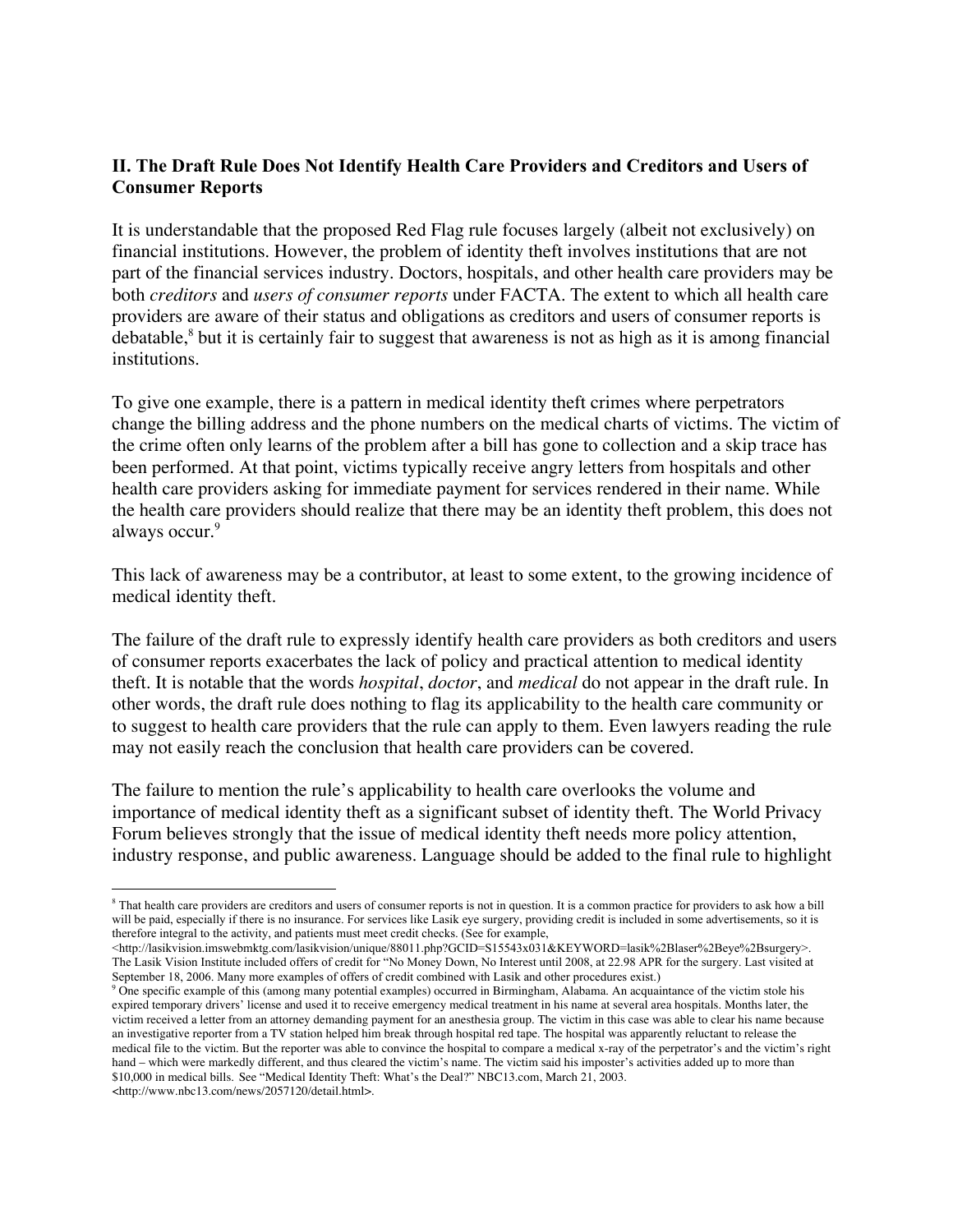the rule's applicability to health care providers. This may require no more than a sentence or two in the right place.

It may not be possible or practical for the rule to identity every possible creditor or user, but health care is a particular large percentage of the nation's economy, and a source of a significant, if unknown, percentage of overall identity theft cases. The agencies should be able to spare a few words in the rule to make it crystal clear that health care providers have obligations under the rule. At a minimum, the analysis accompanying the rule should discuss and confirm the rule's applicability to health care providers.

## III. Red Flag Principles Must Apply to Those Who Maintain Medical Records

The agencies should expressly discuss medical identity theft as a subset of identity theft in either the rule itself or in the analysis that accompanies the rule. This should only take a few words. It is important that the health care industry be put on notice that it has responsibility to look for cases of medical identity theft and to help consumers who may be victims. The Red Flag principles will apply, albeit with some differences, to those who maintain medical records and not just to those who maintain financial records.

Evidence of medical identity theft may arise from discrepancies in medical records and not just from changes in financial or demographic information. A health care provider who discovers that the blood type recorded in a patient's medical record will not, without more education and awareness, think that the error could be evidence of medical identity theft. The same is also likely to be the case when a doctor's office discovers a change of address in its records that the patient claims not to have made.

It is an important and appropriate step to specifically add health care providers to the Red Flag rule.

## IV. The Draft Rule Needs To be Integrated with the Health Privacy Rule

The draft rule needs to be integrated with the requirements of the health privacy rule issued by the Department of Health and Human Services under the authority of the Health Insurance Portability and Accountability Act. The requirement in the draft rule that users must develop and implement policies and procedures for verifying the identity of a consumer for whom it has obtained a consumer report and for whom it received a notice of address discrepency is, in effect, another administrative requirement comparable to those set out in the HIPAA health privacy rule at 45 CFR §164.530.

Those covered entities that use consumer reports likely fall under the FTC's administrative enforcement powers for the Fair Credit Reporting Act (FCRA). However, if the FCRA's requirements are not made a part of the HIPAA privacy rule, even if only by cross reference, then the likelihood of compliance with the draft rule is much reduced.

The same is true for the draft rules requirement that a creditor have a written Identity Theft Prevention Program (Program), with reasonable policies and procedures to address the risk of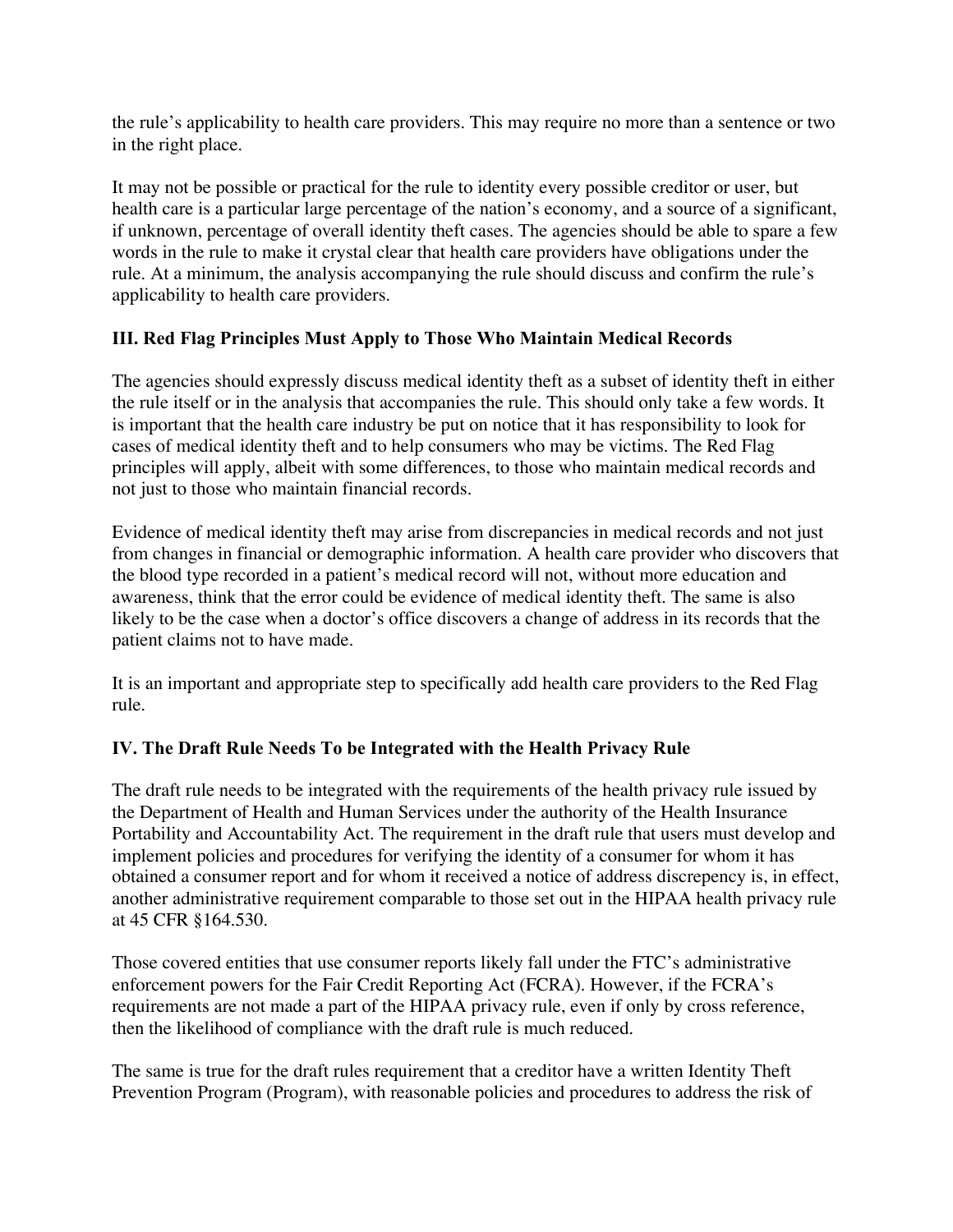identity theft to its customers and the creditor. Compliance by health care institutions will take more than the publication of a final Red Flag rule in the Federal Register. Financial institutions may pay attention to FCRA rules, but health care providers do not.

This may be an example of how different and unrelated privacy regimes create gaps that undermine the effectiveness of privacy protections for individuals. There is a reasonable prospect that those in the Department of Health and Human Services who are responsible for HIPAA are not aware of the draft Red Flag rule or of the FCRA requirements that fall on some covered entities. If the FTC does not take some action to highlight the effect of its Red Flag rule on HIPAA covered entities, then that rule is likely to go unimplemented in significant parts of the health care community. It is important that this problem not be left on the jurisdictional line between two agencies, ignored by both.

Specific suggestions for change include:

- One appropriate response would be to highlight in the draft Red Flag rule the obligations of HIPAA covered entities to comply.
- Another response would be for the FTC to go out of its way to contact the appropriate office at DHHS so that both agencies can work together to formulate a better integration of the two rules.
- The FTC should help DHHS to prepare and post a new FAQ on the Red Flag rule on the HIPAA website.

# V. Red Flags in a Health care Context: The Need for Health Care-Context Examples in Appendix A of Draft Rule

The Red Flags in Appendix A of the draft rule need to include some examples likely to arise only in medical situations. Based on the report prepared by the World Privacy Forum,  $^{10}$  we suggest that these examples be added to Appendix A. The idea is to give health care providers and others a better idea of what constitutes a Red Flag in the medical context.

Suggested Red Flags to be added to Appendix A:

- 1. Records showing medical treatment that is inconsistent with physical examination or medical history as reported by the patient.
- 2. Records showing substantial discrepancies in age, race, and other physical descriptions.
- 3. Questions raised by a patient about an explanation of benefits for services that the patient never received.
- 4. Dispute of a bill by a patient who is the victim of financial forms of identity theft.

10 See *supra* note 3.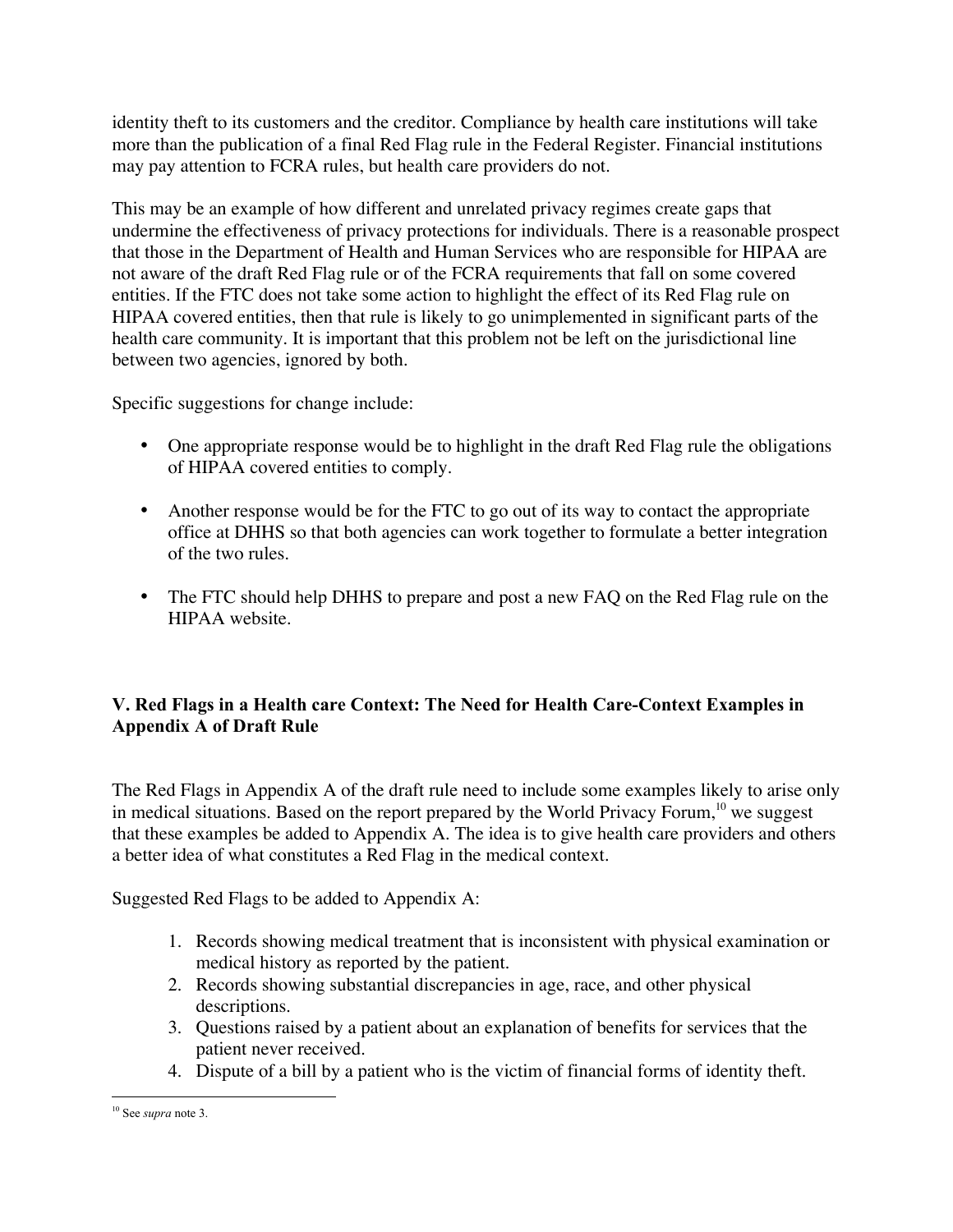- 5. Any formal dispute of services or goods rendered by a provider who is given the specific reason of medical identity theft as the reason for the dispute.
- 6. Blood type discrepancy. $^{11}$

Currently, patients who are the victims of medical identity theft face difficult challenges in disputing claims and bills that other individuals posing as them have created. It is not unusual for hospitals that have turned victims over to a collections process to refuse to discuss the case with the victim. Meanwhile, collection agencies often refuse to believe the victim or acknowledge the possibility of medical identity theft, even if there is solid and well-documented proof of victimization, or the existence of other documentation that exonerates the victim. Thus, when there is a dispute arising on the credit report due to an uncollected health care provider debt, the victims in these cases often cannot get the disputed claim removed.

### VI. Conclusion

While the proposed Red Flag regulations contain some good language for Red Flags in the financial sector, the long term value of the Red Flag regulations will be substantially undermined by ignoring the impact and reality of medical identity theft and its relationship to the financial and the health care sectors. Medical identity theft – the use of identity information for obtaining health care or medical goods or services – is a growing problem, and one that poses public safety and health issues as well as financial issues.

The World Privacy Forum believes strongly that the issue of medical identity theft needs more policy attention, industry response, and public awareness. Health care comprises a particularly large percentage of the nation's economy, and is a source of a significant percentage of overall identity theft cases. For this reason, language should be added to the final Red Flag rule to highlight the rule's applicability to health care providers. This need not involve a large redrafting of the proposed rule; these changes can be incorporated with minimal edits and changes in several sections of the draft rule.

If health care providers and the health care sector in particular are not brought specifically into the proposed Red Flag regulations, then this problem will be allowed to fester and in all probability grow. Solving the problem now is the right thing to do. If it is allowed to become even more entrenched, medical identity theft may become more difficult for consumers and the financial and the health care sector to mitigate and resolve later on.

If the FTC in particular does not take some action to highlight the effect of its Red Flag rule on HIPAA covered entities, then the Red Flag rule is likely to go unimplemented in significant parts of the health care community. It is important that this problem not be left on the jurisdictional line between two agencies.

11 While blood type discrepancy may occur due to general error, it is also a substantial harbinger of medical identity theft. This as a Red Flag could act to alert individuals to other problems that may exist.